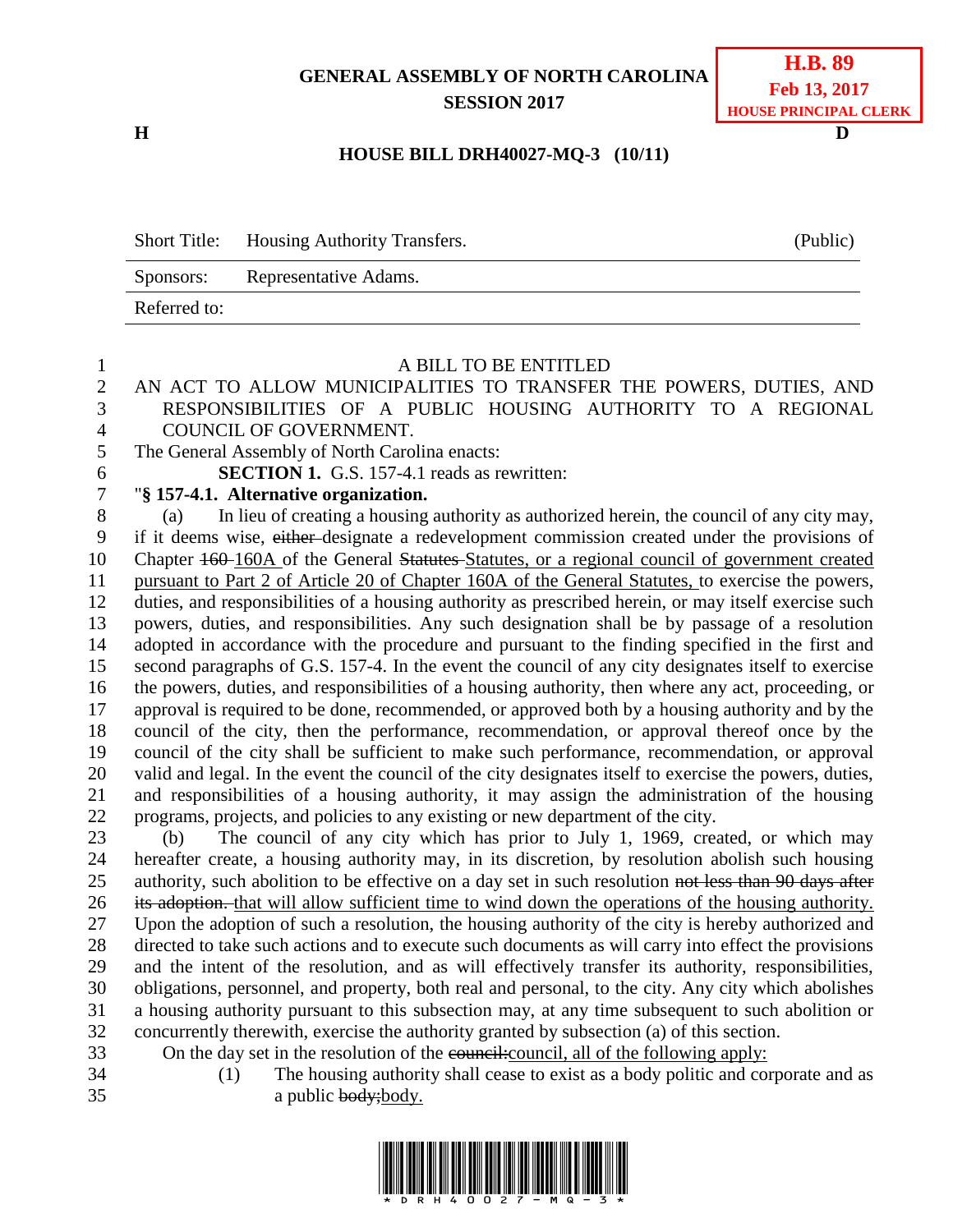|     |     | <b>General Assembly Of North Carolina</b>                                                                                                                             | <b>Session 2017</b> |
|-----|-----|-----------------------------------------------------------------------------------------------------------------------------------------------------------------------|---------------------|
|     | (2) | All property, real and personal and mixed, belonging to the housing authority                                                                                         |                     |
|     |     | shall vest in, belong to, and be the property of the eity; city.                                                                                                      |                     |
|     | (3) | All judgments, liens, rights of liens, and causes of action of any nature in favor                                                                                    |                     |
|     |     | of the housing authority shall remain, vest in, and inure to the benefit of the                                                                                       |                     |
|     |     | eity; city.                                                                                                                                                           |                     |
|     | (4) | All rentals, taxes, assessments, and any other funds, charges or fees, owing to                                                                                       |                     |
|     |     | the housing authority shall be owed to and collected by the eity; city.                                                                                               |                     |
|     | (5) | Any actions, suits, and proceedings, pending against, or having been instituted                                                                                       |                     |
|     |     | by the housing authority shall not be abated by such abolition, but all such                                                                                          |                     |
|     |     | actions, suits, and proceedings shall be continued and completed in the same                                                                                          |                     |
|     |     | manner as if abolition had not occurred, and the city shall be a party to all such                                                                                    |                     |
|     |     | actions, suits, and proceedings in the place and stead if the housing authority                                                                                       |                     |
|     |     | and shall pay or cause to be paid any judgments rendered against the housing                                                                                          |                     |
|     |     | authority in any such actions, suits, or proceedings, and no new process need be                                                                                      |                     |
|     |     | served in any such action, suit, or proceeding; proceeding.                                                                                                           |                     |
|     | (6) | All obligations of the housing authority, including outstanding indebtedness,                                                                                         |                     |
|     |     | shall be assumed by the city, and all such obligations and outstanding                                                                                                |                     |
|     |     | indebtedness shall be constituted obligations and indebtedness of the eity; city.                                                                                     |                     |
|     | (7) | All ordinances, rules, regulations and policies of the housing authority shall                                                                                        |                     |
|     |     | continue in full force and effect until repealed or amended by the council of the                                                                                     |                     |
|     |     | city.                                                                                                                                                                 |                     |
| (c) |     | Where the governing body of any municipality has in its discretion, by resolution                                                                                     |                     |
|     |     | abolished a housing authority, pursuant to subsection (b) above, of this section, the governing                                                                       |                     |
|     |     | body of such municipality may, at any time subsequent to the passage of a resolution abolishing a                                                                     |                     |
|     |     | housing authority, or concurrently therewith, by the passage of a resolution adopted in accordance                                                                    |                     |
|     |     | with the procedures and pursuant to the finding specified in G.S. 157-4.1, designate an existing                                                                      |                     |
|     |     | redevelopment commission created pursuant to Article 37 of Chapter 160 Article 22 of Chapter                                                                          |                     |
|     |     | 160A of the General Statutes, <u>or a regional council of government created pursuant to Part 2 of</u>                                                                |                     |
|     |     | Article 20 of Chapter 160A of the General Statutes, to exercise the powers, duties, and                                                                               |                     |
|     |     | responsibilities of a housing authority. Where the governing body of any municipality designates,                                                                     |                     |
|     |     | pursuant to this subsection, an existing redevelopment commission created pursuant to Article 37                                                                      |                     |
|     |     | of Chapter 160 of the General Statutes or a regional council of government to exercise the powers,                                                                    |                     |
|     |     | duties, and responsibilities of a housing authority, on the day set in the resolution of the governing                                                                |                     |
|     |     | body passed pursuant to subsection (b) of this section, or pursuant to subsection (c) of this                                                                         |                     |
|     |     | section: section, all of the following apply:                                                                                                                         |                     |
|     | (1) | The housing authority shall cease to exist as a body politic and corporate and as                                                                                     |                     |
|     |     | a public body; body.                                                                                                                                                  |                     |
|     | (2) | All property, real and personal and mixed, belonging to the housing authority or                                                                                      |                     |
|     |     | to the municipality as hereinabove provided in subsections (a) or (b), shall vest                                                                                     |                     |
|     |     | in, belong to, and be the property of the existing redevelopment commission of                                                                                        |                     |
|     |     | the municipality; or regional council of government.                                                                                                                  |                     |
|     | (3) | All judgments, liens, rights of liens, and causes of action of any nature in favor                                                                                    |                     |
|     |     | of the housing authority or in favor of the municipality as hereinabove provided<br>in subsections (a) or (b), shall remain, vest in, and inure to the benefit of the |                     |
|     |     | existing redevelopment commission of the municipality; or regional council of                                                                                         |                     |
|     |     | government.                                                                                                                                                           |                     |
|     | (4) | All rentals, taxes, assessments, and any other funds, charges, or fees owing to                                                                                       |                     |
|     |     | the housing authority or owing to the municipality as hereinabove provided in                                                                                         |                     |
|     |     | subsections (a) or (b), shall be owed to and collected by the existing                                                                                                |                     |
|     |     | redevelopment commission of the municipality; or regional council of                                                                                                  |                     |
|     |     | government.                                                                                                                                                           |                     |
|     |     |                                                                                                                                                                       |                     |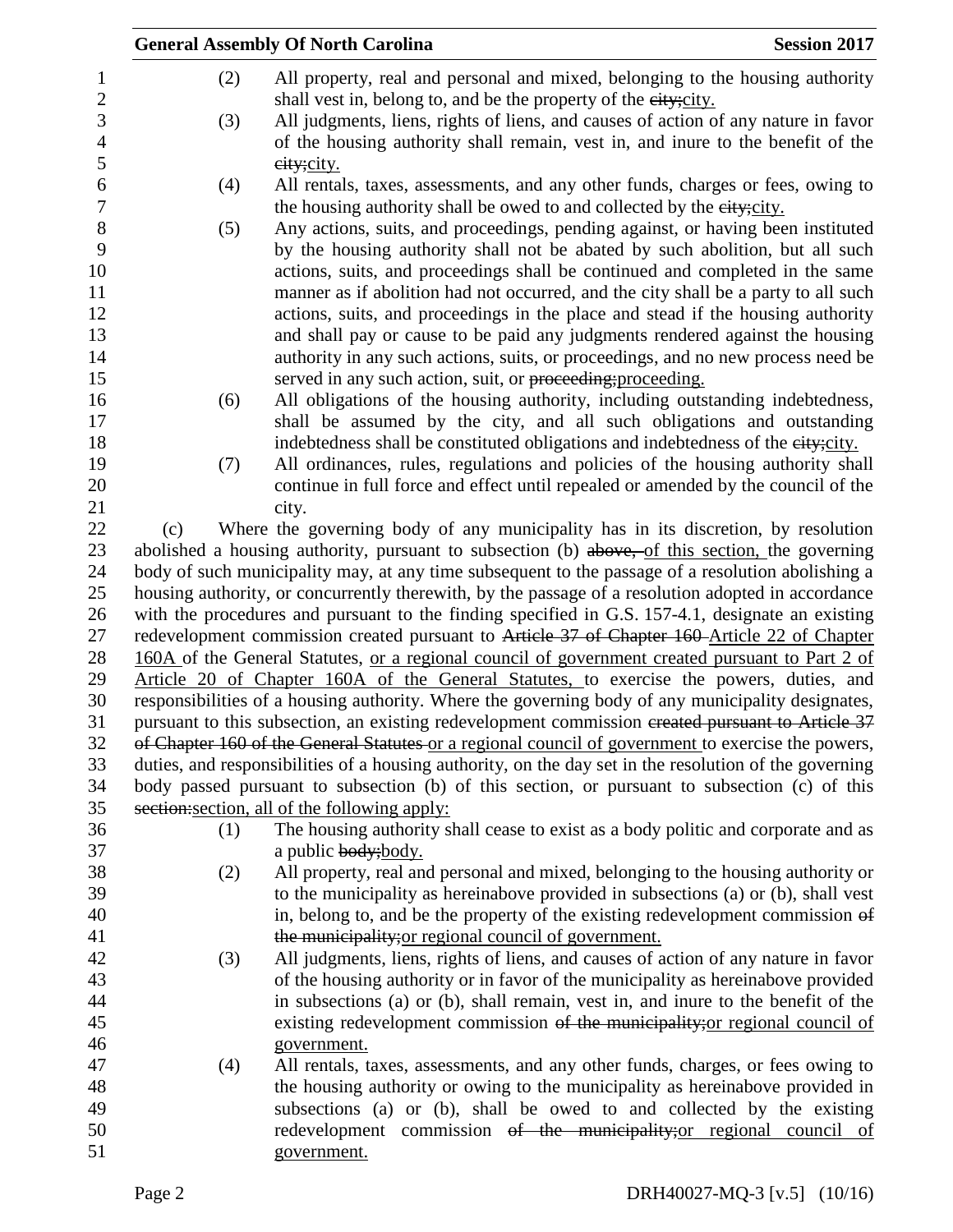|                                                            |      | <b>General Assembly Of North Carolina</b>                                                                                                                                                                                                                                                                                                                                                                           | <b>Session 2017</b> |
|------------------------------------------------------------|------|---------------------------------------------------------------------------------------------------------------------------------------------------------------------------------------------------------------------------------------------------------------------------------------------------------------------------------------------------------------------------------------------------------------------|---------------------|
| $\mathbf{1}$<br>$\overline{c}$<br>3<br>$\overline{4}$<br>5 | (5)  | Any actions, suits, and proceedings pending against or having been instituted<br>by the housing authority or the municipality, or to which the municipality has<br>become a party as hereinabove provided in subsections (a) or (b), shall not be<br>abated by such abolition but all such actions, suits, and proceedings shall be<br>continued and completed in the same manner as if abolition had not occurred, |                     |
| 6<br>$\overline{7}$<br>8<br>9                              |      | and the existing redevelopment commission of the municipality or regional<br>council of government shall be a party to all such actions, suits, and<br>proceedings in the place and stead of the housing authority or the municipality,<br>and shall pay or cause to be paid any judgments rendered in such actions, suits,                                                                                         |                     |
| 10<br>11<br>12                                             |      | or proceedings, and no new processes need be served in such action, suit, or<br>proceeding; proceeding.                                                                                                                                                                                                                                                                                                             |                     |
| 13                                                         | (6)  | All obligations of the housing authority or the municipality as hereinabove<br>provided in subsections (a) or (b), including outstanding indebtedness, shall be                                                                                                                                                                                                                                                     |                     |
| 14<br>15<br>16                                             |      | assumed by the existing redevelopment commission of the municipality; or<br>regional council of government; and all such obligations and outstanding<br>indebtedness shall be constituted obligations and indebtedness of the existing                                                                                                                                                                              |                     |
| 17<br>18                                                   |      | redevelopment commission of the municipality; or regional council of<br>government.                                                                                                                                                                                                                                                                                                                                 |                     |
| 19<br>20<br>21                                             | (7)  | All ordinances, rules, regulations, and policies of the housing authority or the<br>municipality as hereinabove provided in subsections (a) or (b), shall continue in<br>full force and effect until repealed and amended by the existing redevelopment                                                                                                                                                             |                     |
| 22<br>23                                                   | (8)  | commission of the municipality or regional council of government.<br>Notwithstanding G.S. 157-5 and G.S. 157-8, the term of office for all                                                                                                                                                                                                                                                                          |                     |
| 24<br>25                                                   | (d)  | commissioners shall expire.<br>A redevelopment commission or regional council of government designated by the                                                                                                                                                                                                                                                                                                       |                     |
| 26                                                         |      | governing body of any municipality to exercise the powers, duties-duties, and responsibilities of a                                                                                                                                                                                                                                                                                                                 |                     |
| 27                                                         |      | housing authority shall, when exercising the same, do so in accordance with Chapter 157 of the                                                                                                                                                                                                                                                                                                                      |                     |
| 28                                                         |      | General Statutes. Otherwise Otherwise, the redevelopment commission shall continue to exercise                                                                                                                                                                                                                                                                                                                      |                     |
| 29<br>30                                                   |      | the its powers, duties duties, and responsibilities of a redevelopment commission in accordance                                                                                                                                                                                                                                                                                                                     |                     |
| 31                                                         |      | with Article 37 of Chapter 160 Article 22 of Chapter 160A of the General Statutes Statutes, and<br>the regional council of governments shall continue to exercise its powers, duties, and                                                                                                                                                                                                                           |                     |
| 32                                                         |      | responsibilities in accordance with Part 2 of Article 20 of Chapter 160A of the General Statutes.                                                                                                                                                                                                                                                                                                                   |                     |
| 33                                                         | (e)  | Upon passage of a resolution pursuant to subsection $(b)$ or $(c)$ of this section, the city                                                                                                                                                                                                                                                                                                                        |                     |
| 34                                                         |      | council may appoint an interim executive director who will work with the housing authority to                                                                                                                                                                                                                                                                                                                       |                     |
| 35                                                         |      | facilitate any transfer to the city, redevelopment commission, or regional council of government,                                                                                                                                                                                                                                                                                                                   |                     |
| 36                                                         |      | and who will serve in that capacity until the transfer is complete. The interim executive director                                                                                                                                                                                                                                                                                                                  |                     |
| 37                                                         |      | shall have all the powers and duties granted to an executive director pursuant to G.S. 157-5(e)                                                                                                                                                                                                                                                                                                                     |                     |
| 38                                                         |      | along with the rules, regulations, and policies of the housing authority."                                                                                                                                                                                                                                                                                                                                          |                     |
| 39                                                         |      | <b>SECTION 2.</b> G.S. 160A-475 reads as rewritten:                                                                                                                                                                                                                                                                                                                                                                 |                     |
| 40                                                         |      | "§ 160A-475. Specific powers of council.                                                                                                                                                                                                                                                                                                                                                                            |                     |
| 41                                                         |      | The charter may confer on the regional council any of the following powers:                                                                                                                                                                                                                                                                                                                                         |                     |
| 42                                                         |      |                                                                                                                                                                                                                                                                                                                                                                                                                     |                     |
| 43                                                         | (7a) | For the purpose of meeting the regional council's office space and program                                                                                                                                                                                                                                                                                                                                          |                     |
| 44                                                         |      | needs, to acquire real property by purchase, gift, or otherwise, and to improve                                                                                                                                                                                                                                                                                                                                     |                     |
| 45                                                         |      | that property. The regional council may pledge real property as security for                                                                                                                                                                                                                                                                                                                                        |                     |
| 46                                                         |      | indebtedness used to finance acquisition of that property or for improvements to                                                                                                                                                                                                                                                                                                                                    |                     |
| 47<br>48                                                   |      | that real property, subject to approval by the Local Government Commission as<br>required under G.S. 159-153. A regional council may not exercise the power of                                                                                                                                                                                                                                                      |                     |
| 49                                                         |      | eminent domain.                                                                                                                                                                                                                                                                                                                                                                                                     |                     |
| 50                                                         | (7b) | To carry out the powers, duties, and responsibilities granted pursuant to Chapter                                                                                                                                                                                                                                                                                                                                   |                     |
| 51                                                         |      | 157 of the General Statutes except the power of eminent domain.                                                                                                                                                                                                                                                                                                                                                     |                     |